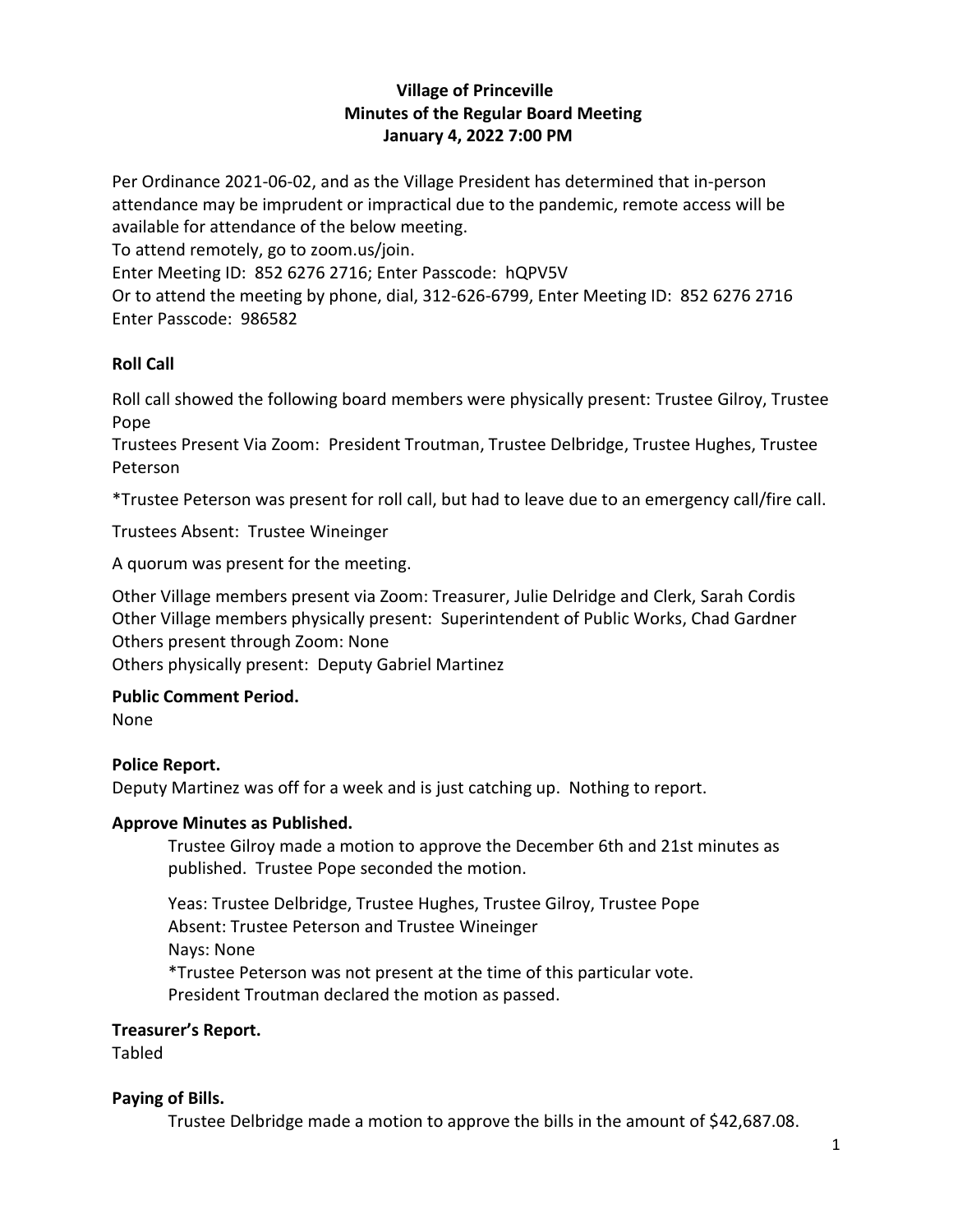Trustee Hughes seconded the motion.

Yeas: Trustee Delbridge, Trustee Hughes, Trustee Gilroy, Trustee Pope Absent: Trustee Peterson and Trustee Wineinger Nays: None \*Trustee Peterson was not present at the time of this particular vote. President Troutman declared the motion as passed.

## **Municipal Code Officers Report.**

Tabled

## **Any Action Regarding M.C.O. Report.**

None.

# **Consider and Vote to Approve Contract with Nextlink, Tabled from December 16, 2021 Board Meeting.**

Superintendent Gardner commented that a \$1,000.00 yearly rental fee, payable to the Village of Princeville, was added to the contract.

Trustee Delbridge commented that he thought the term of the contract was never-ending, and the Village would not be able to get out of it. There was an auto-renewal within the contract that should be reviewed. Trustee Delbridge would like for there to be an out clause, or specific/shorter limits on the agreement.

President Troutman will reach out to Jason Talley and ask about a representative attending a committee meeting, the license committee, to explain and review the contract, prior to a vote on this.

Trustee Pope made a motion to table approving a contract with Nextlink until after the license committee meets with a representative, and it comes back to the Board. Trustee Delridge seconded the motion.

Yeas: Trustee Delbridge, Trustee Hughes, Trustee Gilroy, Trustee Pope Absent: Trustee Peterson and Trustee Wineinger Nays: None \*Trustee Peterson was not present at the time of this particular vote. President Troutman declared the motion as passed.

### **Committee Reports**

No committee reports.

**Any Action Regarding Committee Reports** None.

**Past Due Water Bill Review** Tabled

**Building Permits.**  None.